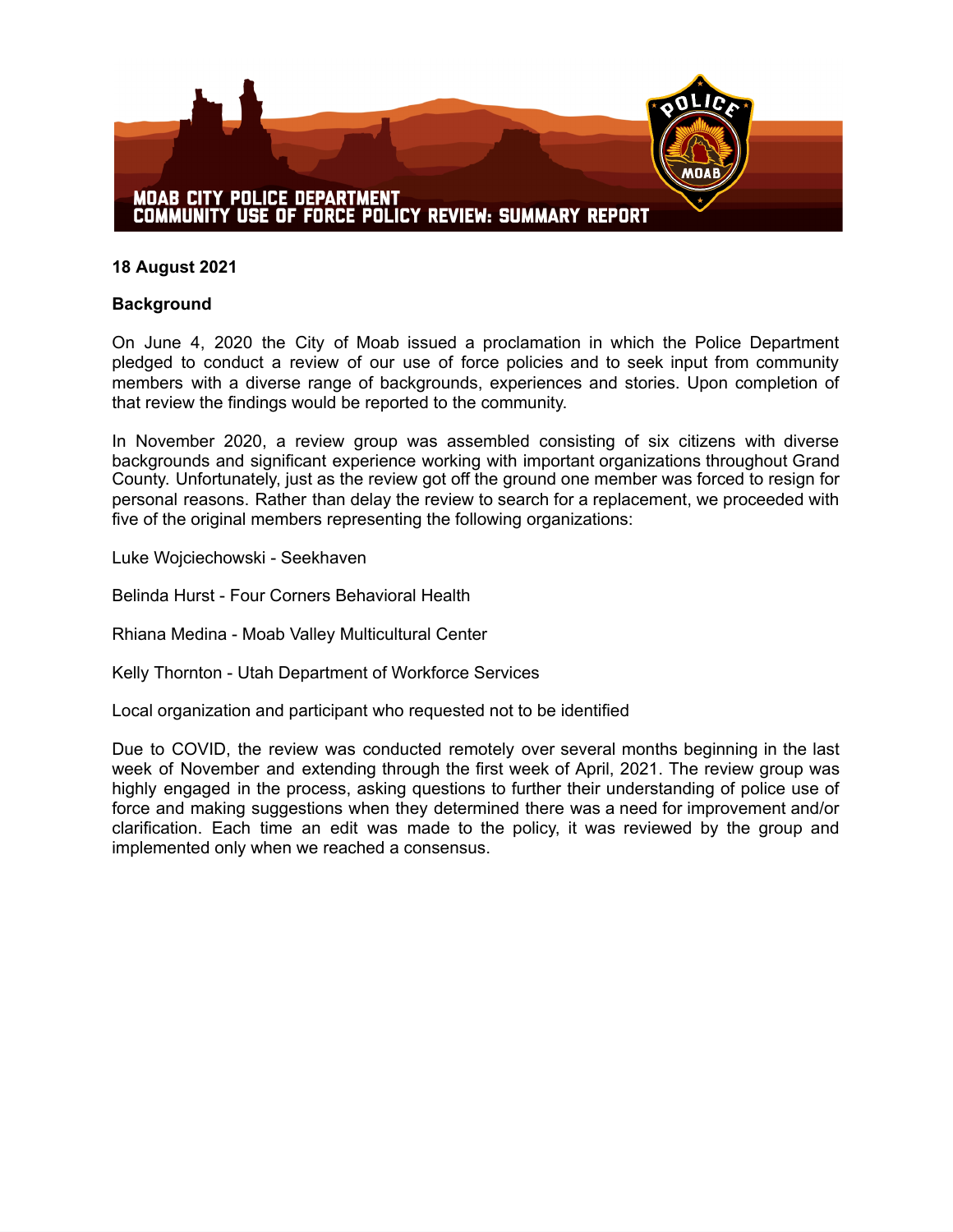

## **Review Process**

At the beginning of the process the group was provided with copies of the following Moab City Police Department policies, all of which have relevance and connection to use of force:

- Use of Force
- Control Devices and Techniques
- Conducted Energy Device
- Report Preparation
- Medical Aid and Response

Additionally, copies of the following relevant Utah State Codes were provided:

- Force in Making Arrest, 77-7-7
- Definitions, 76-1-601
- Peace Officer's Use of Deadly Force, 76-2-404

Lastly, the group was asked to read summaries of the following two important Supreme Court cases that have had significant and longstanding impacts on state and federal laws as well as department policies on police use of force:

- Graham vs. Connor
- Tennessee vs. Garner

The Moab City Police Department Use of Force policy is a 13 page document consisting of multiple sections. To make the review process manageable, the policy was divided into several shorter segments, and the review group was given three weeks to review each segment, ask questions and provide feedback. This ensured that each member of the group had sufficient time to review the policy and formulate thoughtful questions and suggestions.

As has already been mentioned, each time an edit was made the revised policy was sent back to the group for review and was not finalized until a consensus was reached. Once each section had been reviewed, edited and implemented, thus creating a finished product, the final revised policy was sent to the group for one final review before it was published and made available to members of the department.